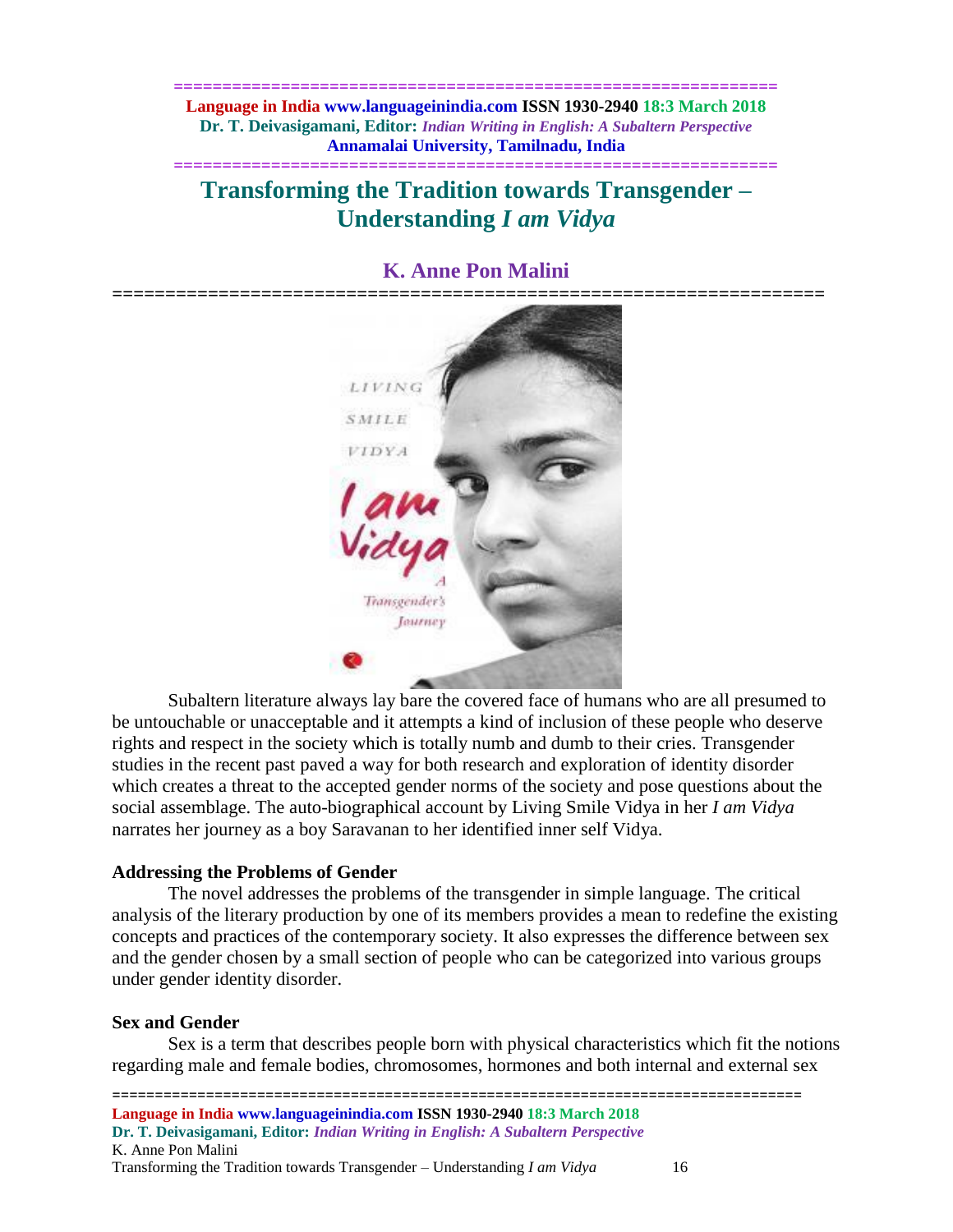organs. Gender is what the society delineates as masculine and feminine characteristics. Every society conditions its men and women to identify themselves with their self as man or woman and relate that with gender role or responsibility assigned to them without any choice. When this association creates a sense of inappropriateness in the gender role of their biological sex and when this discomfort persists it results in cross-gender identification.

Anatomically male and female sex organs and the hormones like estrogen, progestrogen and testosterone differentiate the sex of a human. The biological differences based on genitals are called primary sex characteristics and hormonal differences make the secondary sex characteristics. Here the hormones play a crucial role to fit any individual into the gender spectrum. Genetically women have chromosomes of X and men have chromosomes of XY. But sometimes men are born with two or three X chromosomes and women with Y chromosomes. Secondly a child may be born with a mix between male and female genitalia. Here the predominant biological sex is assigned. Similarly, when the production of estrogen and progestrogen predominates in a human body, feminine characteristics predominate.

 In gender differences, each society has its own norms and roles adhered to its individuals. It varies from society to society and can be changed accordingly. For instance, Saudi women are not allowed to drive which is allowed in all other societies. So, gender stereotypes are highly fluid and can change over time. In every society an individual's view about his or her gender depends on their personal sense of being a woman or man. When the internal gender identity does not match with the external manifestations of gender assigned to them biologically, gender disorder arises.

## **Transgender Studies**

Transgender studies pave a way for innovative research in cultural analysis which explores gender diversity, gender identity, sex and sexuality. In this vital ground we can discuss how a transgender find it difficult to view sex in traditional terms as they feel different from their physiological sex. It also creates an arena to show the society how the transgender society can be categorized into the existing society as they have become an undeniable threat to the gender norms of the conservative society.

# *I am Vidya*

In this novel *I am Vidya* written by one of the members of transgender community, a critical portrait has been shown about transgender biopolitics, economy crisis and difficulties in changing the view of the gender biased society. Saravanan was born to middle class parents in Trichy. He was best education by his father out of all his difficulties. Petted and pampered by his two sisters and mother he had a life of a cozy child in the settings of poor background.

From the age of five he started feeling a change in his attitude towards the opposite sex and liked to wear girls attire. He slowly understands his desire to associate himself with women but not with men. Saravanan was thrashed many times by his father whenever he failed to come first in the class but was accepted as he was by his mother and sisters. There is no love or lust for any woman but only an inner urge to assert him that he is not a man but a woman. He finished his B.Sc. in computer science and joined M.A. Linguistics in Tanjore University. In his school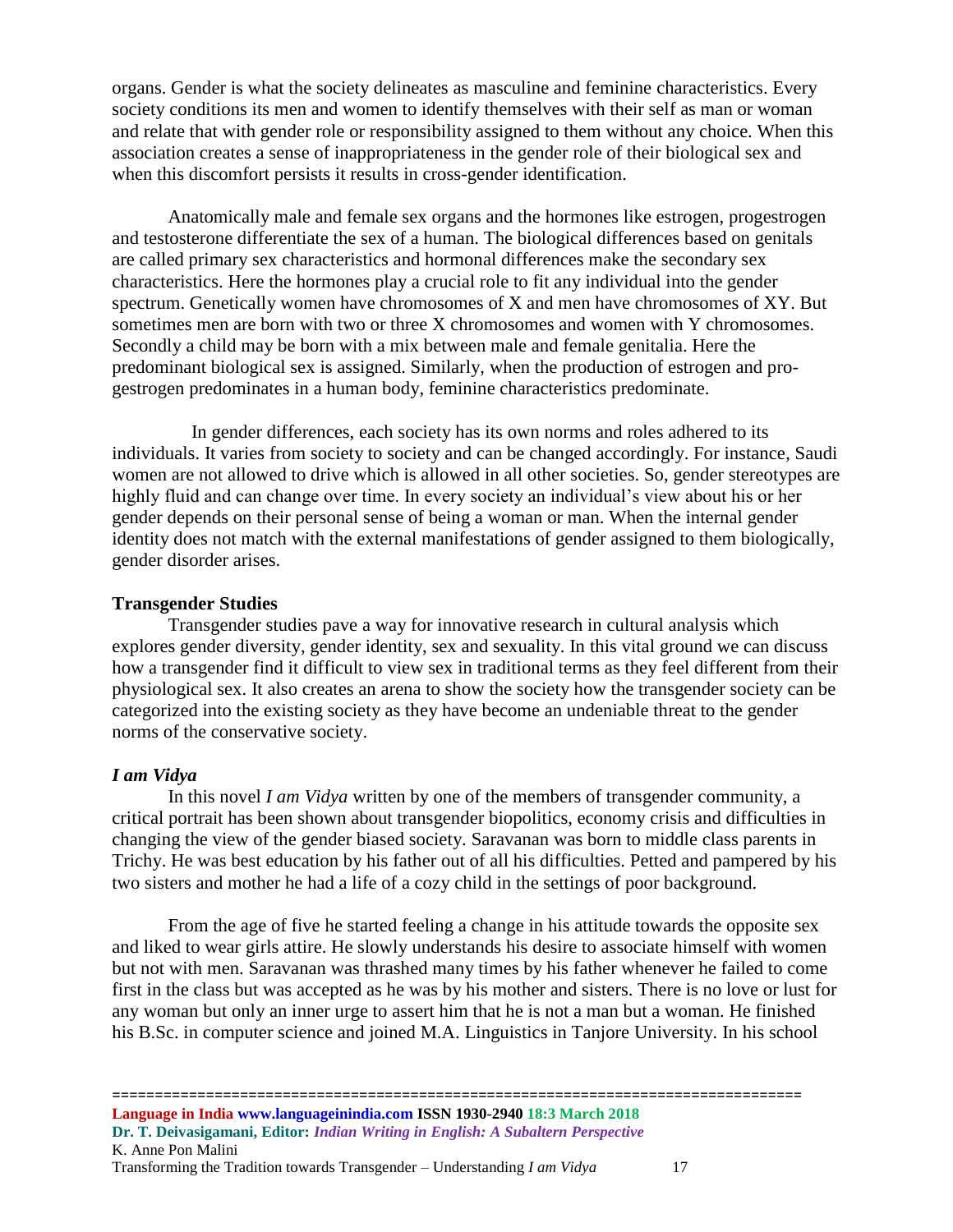and college days also, he felt comfortable with women folks and received unutterable insults from his male class and playmates.

## **Community of Transgenders**

He started his journey to fulfill his inner hunger. He met many Kothis, transgenders, NGO to aid him in his journey and joined one of the parivaars of transgender in Pune. These parivaars have their own hierarchy of amma, nani, dadi, etc., and each transgender is bound to their rigid rules.

Saravanan was sent to shop begging along with other transgenders. She begged in the streets and in the trains to earn money. A transgender will not be given any job anywhere and she is looked upon as a stigma to the family and to the society. Wherever they go they have to accept the indignities and insults afflicted on them by the society without any protest. When Vidya along with her friends started selling commodities in the train, the people who are ready to give them alms are even not ready to buy anything from them. They closed their business without selling a single item. They were beaten up very cruelly by men in three occasions for having opened their mouth in retaliation. So, a transgender saves money to keep herself dignified in her old age without expecting other transgenders to provide her decent livelihood.

#### **Vidya**

 Vidya earned money to attain nirvana i.e to get rid of the male protuberance in Pune. It was done in a local hospital in Pune in completely unhygienic wan illegal procedure. The surgery to remove his unfortunate identity was mere a castration, while she was watching and screaming under poor anesthesia. Her struggles didn't end there. She lacked social approval even after that. But determined to fight the fate of a transgender either live as by begging or as a prostitute, she knocked the doors of so many broad-minded individuals. She got an employment in micro-credit institution in Madurai and a busy blog writer now.

Thousand years of belief has left unthinkable horrors upon the life and unutterable injuries on the psyche of the transgender. So, they subject themselves to survive on the mercy of Hindu traditions as a transgender's blessing is most desired in upper part of India. But the cruelty and tyranny perpetrated on them in the name of sex and gender perpetuate the ostracism exercised on them. We are touched with pity at the plight of them as they are segregated and discriminated against the rest of the society. Vidya is pragmatic and realistic in raising her voice her against this discrimination and there is no quixoticism in her demand.

#### **Difficulties Faced**

The life of Vidya proves how difficult it is for a transgender to feel genuine about their physical appearance and enforce their psychological identity to the society. Though the sex reassignment surgery had taken place medically the individual is not assigned the protection coverage from the atrocities of the society legally. The conditions of depravity lead to possible circumstances for transexuality but not for transgender. The book asserts that gender identity is one's personal sense of being identified as male or female.

But in society the wider gap between the sexual orientation and gender identity is not properly understood and accepted and always portrays the gender-variant people as